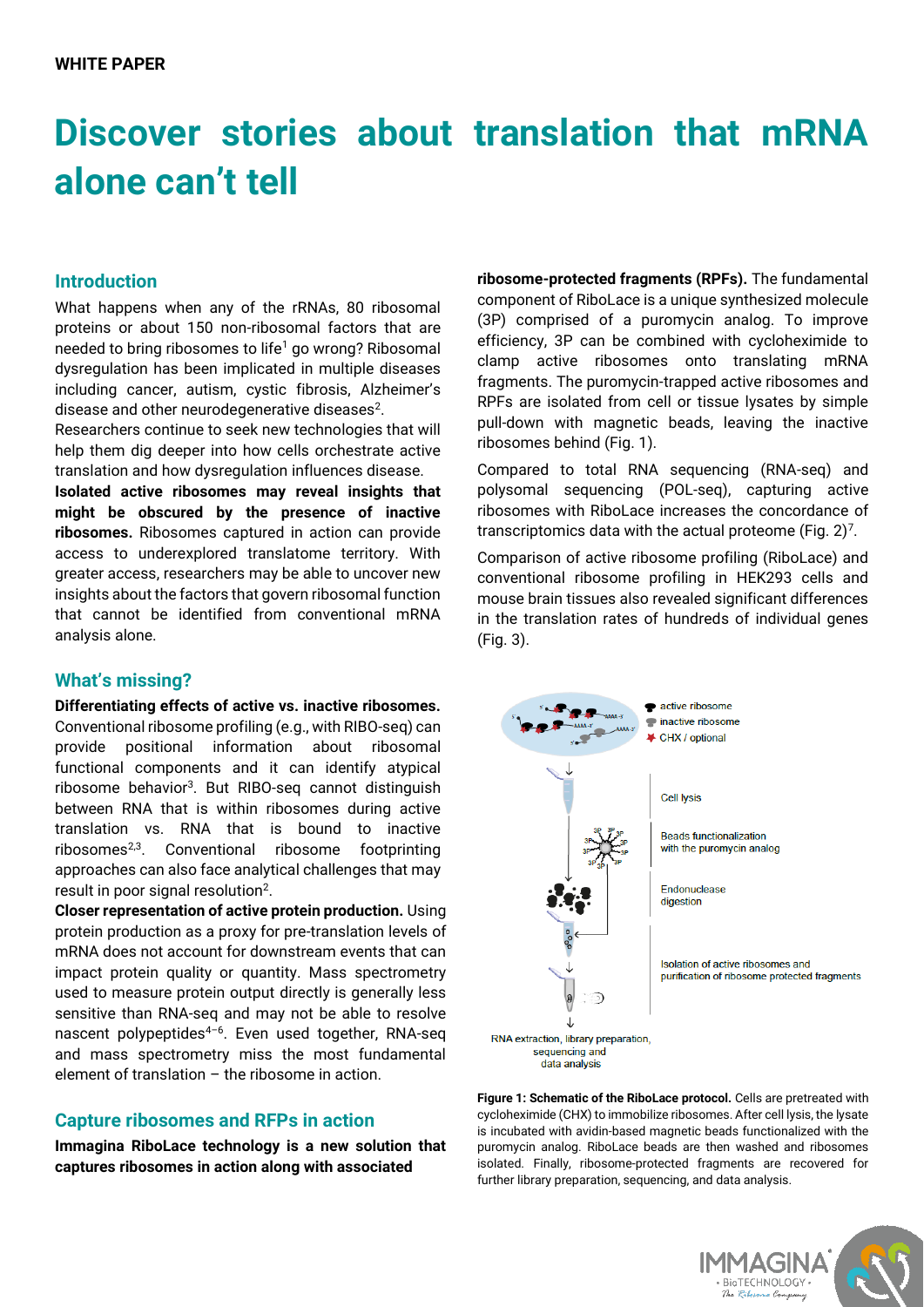

**Figure 2 RiboLace yields better concordance of the transcriptome with the proteome.** Pearson correlation analysis between MCF7 cell proteome and total RNA (correlation 0.18), polysomal RNA (correlation 0.41), and RiboLace RNA (correlation 0.48).



**Fig. 3 Ribolace reveals significant differences in translation rates of individual genes**: Comparisons of transcripts enriched in RiboLace and Riboseq in HEK293 cells and mouse brains. Heat map colors correspond to the degree of enrichment.

### **Simplicity and sensitivity, even with precious samples**

**With RiboLace, no antibodies or tags are required**. Beadbased pull-down speeds and simplifies isolation and purification of active ribosomes. Capturing active ribosomes with RiboLace greatly improves data-to-noise

ratios compared to RNA-seq and POL-seq. In addition, **RiboLace requires significantly less starting material** than conventional sucrose centrifugation or sizeexclusion chromatography methods. A recent publication has used RiboLace to profile active ribosomes from 100 to 250 mouse oocytes or embryos<sup>8</sup>.

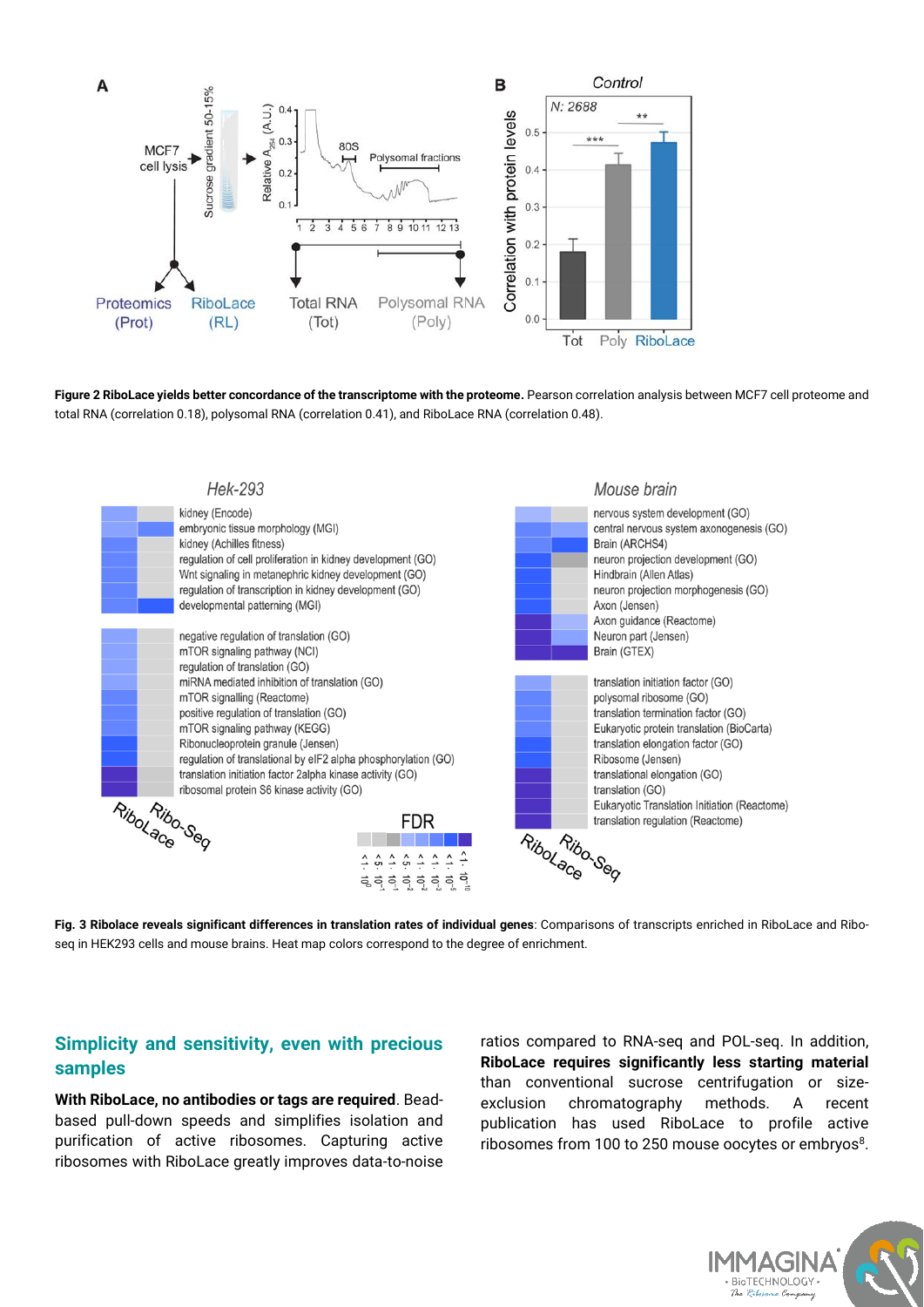#### **Disome-seq possible with RiboLace**

Since most mRNAs are associated with multiple ribosomes<sup>9</sup>, and the speed of translational elongation depends on factors such as tRNA availability, codon usage, positively charged nascent peptides, and mRNA secondary structures, a slowdown of the leading ribosome might generate a collision between two active ribosomes close to each other (disome), which therefore results in a single RNase I resistant fragment with about twice the footprint length of a single ribosome.

The only current method to detect disomes is a long, errorprone and tedious procedure consisting of a sucrose gradient centrifugation [26] followed by disomes isolation and RNA extraction. Due to this technical limitation the genomic landscape and the sequence determinants of endogenous ribosome collisions are only partially known<sup>10,11</sup>.

We developed a **gel-free RiboLace variant that coupled with a library preparation developed in-house (available upon request as a service) allows to profile disomes together with standard monosomes** without laborious additional experimental work. As expected, disome footprints (~68 nt) captured by RiboLace are double the size of the monosomeprotected fragments (~34 nt) (Fig. 4A). It is known that disomes are quite widespread (about 5 % of ribosomes are

trapped in disomes in fast-proliferating CHO cells<sup>10</sup>). Accordingly, our data showed that 80% of the transcripts that were detectable at the monosome footprint level showed robust, albeit lower disome coverage (data not shown). Both monosome and disome-protected fragments show an enrichment of P-sites in the first frame on the coding sequence but not in the UTRs (Fig. 4B) and both have a strong 3-nt periodicity on the protein coding sequences (Fig. 4C). Within the disomes, the P-site was computed for the 5' translating ribosomes. As a consequence, in the disome metaprofile (Fig 4C), the last peak appeared around 34 nt (~1 ribosome length) upstream the translation termination site, consistent with a disome formed by a translating ribosome colliding with a terminating ribosome

#### **Ribosome profiling for the future**

**The capabilities of RiboLace to isolate and capture active ribosomes, RAPs, RPFs and nascent peptides are enabling new approaches to exploring translational control and ribosomal dysregulation. It's time for deeper exploration of the components of translation in action to reveal vital information about the influence of translational control on human disease.** 



**Fig. 4. Gel-free Ribolace captures both monosomes and disomes.** Ribosome footprint data analysis. (A) Length distribution of ribosomes captured by standard RiboLace (pink) and RiboLace Gel-Free (green). (B) Percentage of P-sites corresponding to the three possible reading frames along the 5′ UTR, CDS, and 3′ UTR, stratified for read length. (C) Metaprofiles showing the density of P-sites around the translation initiation and termination sites for monosomes captured by standard RiboLace (pink) and for monosomes and disomes captured by RiboLace Gel-Free (green).

> IMMAGINA BioTECHNOLOGY  $R$   $P_{i}$ no Compi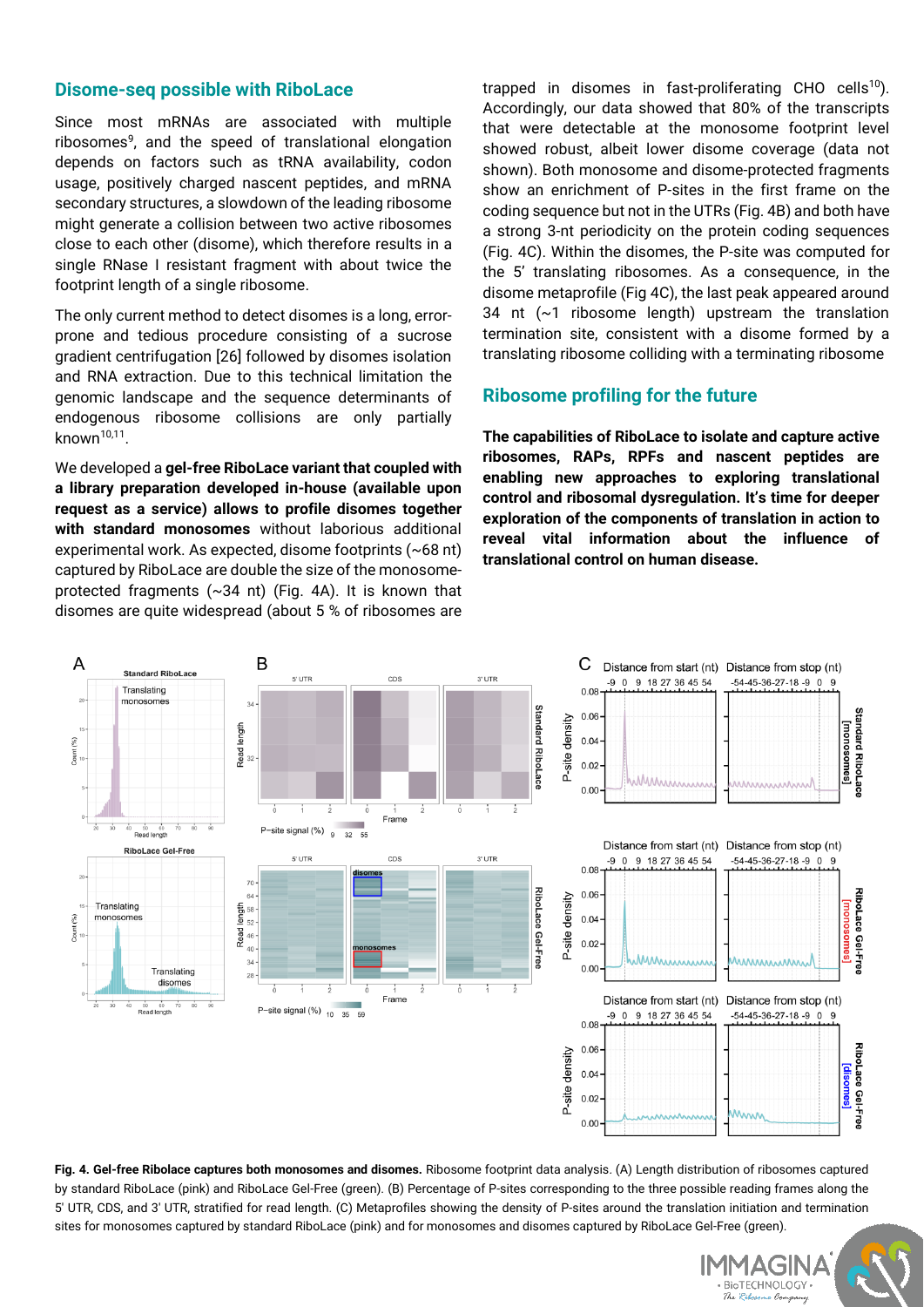## **CASE STUDY RiboLace identifies a key spinal muscular atrophy protein as a ribosome-associated protein (RAP) with a role in spinal muscular atrophy pathogenesis**<sup>12</sup>

Spinal muscular atrophy (SMA) is a neuromuscular disease that is caused by loss of survival motor neuron (SMN) protein, resulting in muscle atrophy and wasting. SMN protein is known to be involved in ribonucleoparticle biogenesis, but it may also play a significant role in translational control. In recent studies, **Lauria et al. used RiboLace to investigate the significance of SMN in translation dysregulation and ribosome-associated defects in SMA disease.** Initial RiboLace experiments revealed three key findings: 1) SMN is a ribosome-associated protein; 2) SMN positively regulates translation by binding to actively translating ribosomes; and 3) active ribosomes bound with SMN ("SMN-primed") predominantly occupy the first five codons of the transcripts.



The team then investigated the impact of SMN loss on specific transcripts that were grouped according to different functional roles associated with SMN and specific defects in SMA disease. **They used RiboLace to isolate active ribosomes from mice with early symptoms of SMA and from healthy control mice.** The results revealed that in early-SMA mice, binding of SMNprimed ribosomes to SMN-specific mRNAs is



To study the role that loss of SMN protein plays in causing defects in translation, the team analyzed positioning of the SMN-primed ribosome translation initiation site (P-site) on SMN-specific transcripts. In healthy control mice, SMN-specific transcripts that were isolated from only active ribosomes (using RiboLace) revealed predominant binding of P-sites within the first five codons of the transcripts (as previously observed). In comparison, isolation of both active and inactive ribosomes using RiboSeq showed lower resolution. In early-stage SMA mice, initiation sites of active ribosomes were tightly constrained to very early codons. The authors conclude that SMN-specific transcripts from early-stage SMA mice are defective in initiating translation (Fig. 5).

**Fig 5: RiboLace reveals defects in positioning of active ribosomes on the first five codons in transcripts from earlystage SMA mice** Comparison of P-site binding positions on SMN-primed ribosomes on SMN-specific transcripts. Blue: Signal from transcripts (n=874) isolated from control mice using classical RiboSeq (i.e., both active and inactive ribosomes). Grey: Transcipts (n=859) isolated from control mice using RiboLace (i.e. active ribosomes only). Red: Transcipts (n=774) isolated from early-stage SMA mice using RiboLace

significantly diminished across all functional groupings compared to the control mice (Fig. 6). These studies reveal that SMN is a master modulator of ribosomal flow on a subset of specific mRNAs that are relevant to SMA disease. The authors conclude that RAPs have an important role in regulating disease pathogenesis in SMA and related conditions.

**Fig. 6: RiboLace reveals diminished ribosome binding in SMA mice** Tracks show coverage of active SMN-primed ribosomes on eight selected SMN-specific transcripts representing different functional roles associated with SMA. Active SMAprimed ribosomes were isolated using RiboLace. Red: early-SMA mice. Grey: control mice. Grey bar below each profile shows the boundaries of the coding sequence and 5'UTR regions.

BioTECHNOLOGY

ne Compe

 $\mathcal{D}_{\mathbf{z}}$